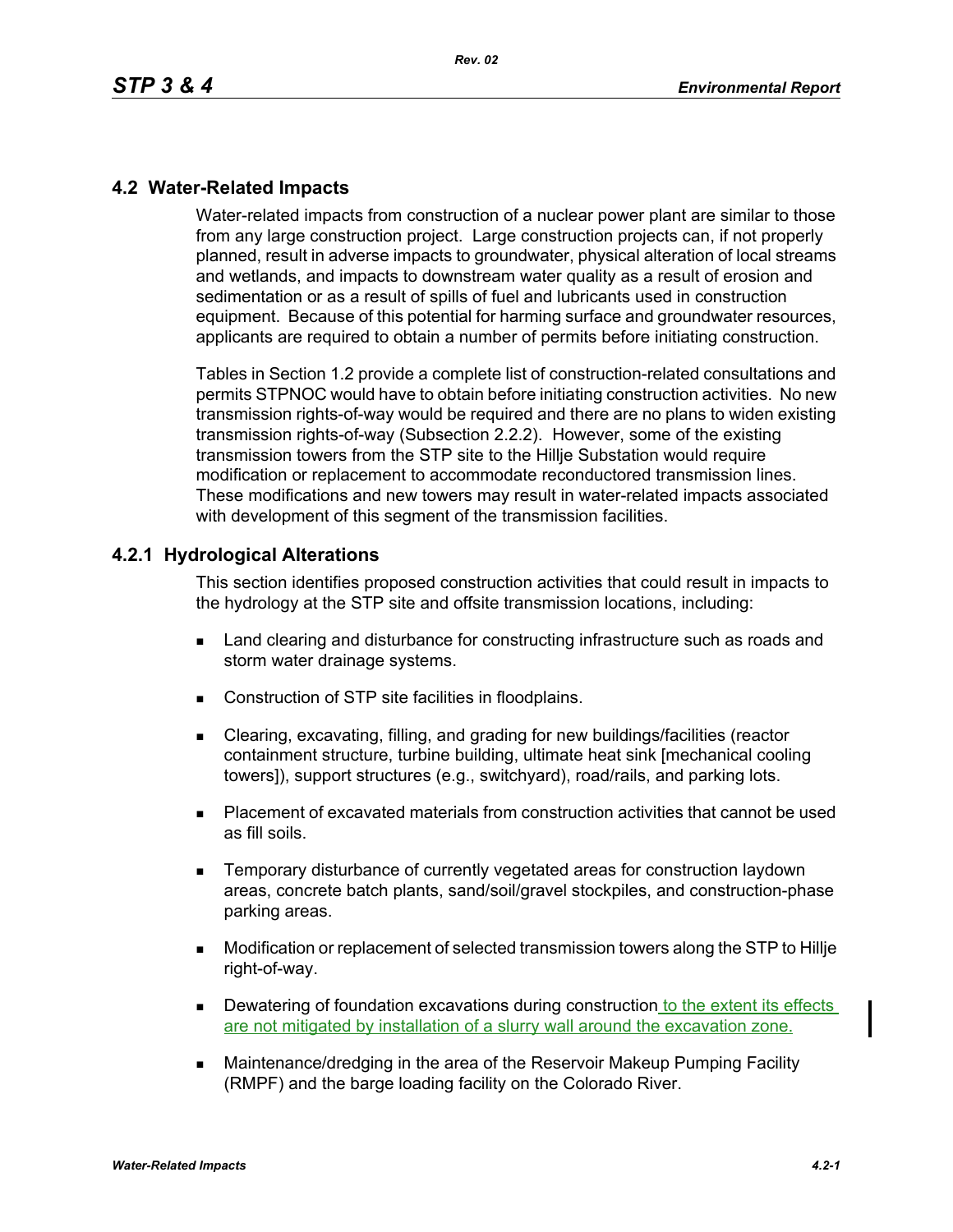# **4.2.1.1 Surface Water**

The STP 3 & 4 project will require replacing some of the existing transmission towers along the 20 miles of transmission right-of-way from the STP site to the Hillje substation (Section 3.7). The modification or replacement of the towers along the existing right-of-way would result in construction activities occurring that would likely result in the disturbance of surface soils within the footprint of the existing towers or access roads. The right-of-way itself as well as adjacent lands is used for crop production. Based on the current use of the land within the right-of-way, disturbance to surface soils would not appreciably alter surface water flow during the modification of the towers or construction of new towers. STPNOC has determined that impacts from the potential changes to surface water flow would be similar to the impacts from the original construction activities along the transmission right-of-way. The impacts would be temporary and would impact relatively small areas. Access to the existing rights-of-way would occur where existing access points are located and would not result in additional land disturbances. STPNOC, therefore, estimates impacts to surface water alterations would be SMALL and would not warrant additional mitigation other than those required by the appropriate permits. If construction activities occur close to surface water features, it is anticipated that the transmission line constructor would use erosion controls to limit the potential impacts to nearby water bodies or drainage features.

The only STP 3 & 4 facilities to be located in the Colorado River floodplain are those facilities that will be shared and have already been constructed for use by STP 1 & 2. These facilities are the RMPF, the Main Cooling Reservoir (MCR) blowdown discharge pipes, the MCR spillway discharge structure, and the barge facility. The remainder of the STP 3 & 4 facilities would be constructed in areas located above the elevation of the floodplain. Impacts to the floodplain from STP 3 & 4 would be less than the impact of constructing STP 1 & 2. The area occupied by these structures in the floodplain is insignificant when compared to the total area of the floodplain. There would be no additional reduction in channel conveyance and the elevation of the 100-year floodplain upstream and downstream of the STP site would not be affected by construction of STP 3 & 4. STPNOC has determined that impacts to the floodplain would be SMALL and would not warrant mitigation.

The local relief of the STP site varies from approximately 30 feet above mean sea level (MSL) in the northern portion of the site to 15 feet MSL in the southern portion, (Subsection 2.3.1.2). Within the site boundary (Figure 2.3.2-3) flows the West Branch of the Colorado River, the Colorado River, as well as surface water drainage features, one of which feeds 34.4-34-acre Kelly Lake, which is located in the northeast corner of the site (Reference 4.2-1). The largest surface water feature in the vicinity of the site is the above-grade MCR that covers approximately 7000 acres (2800 hectare). Another STP site surface water feature associated with STP 1 & 2 operations is the 46acre388 acre Essential Cooling Pond (Reference 4.2-2).

As discussed in Subsection 2.3.1, Little Robbins Slough, an intermittent stream, flows south of the MCR to a coastal marsh area north of Matagorda Bay. A portion of Little Robbins Slough that would have been inundated by the construction of the MCR was relocated during the construction of STP 1 & 2 to an area outside of the MCR. The

П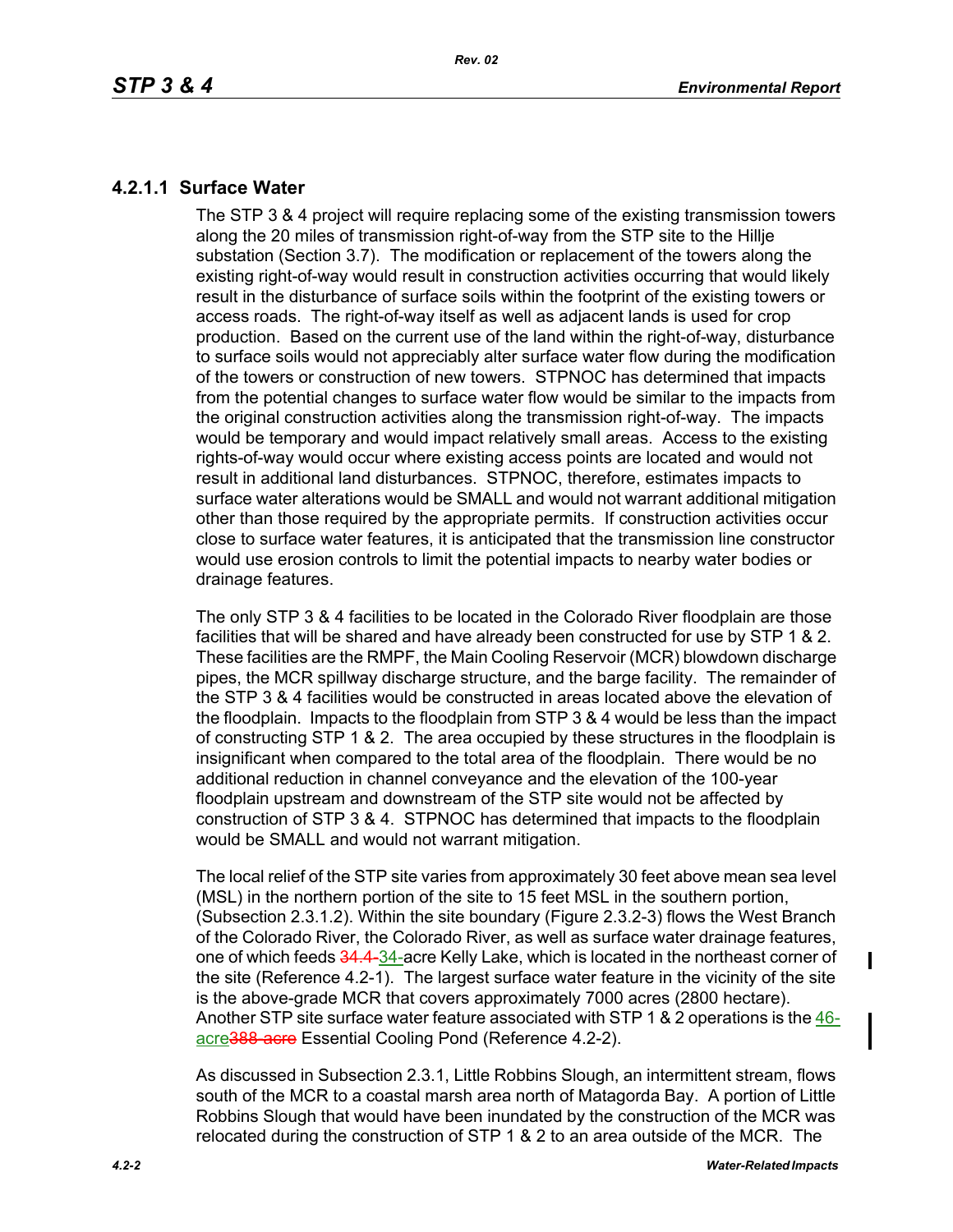relocated channel rejoins the natural drainage course approximately 1 mile east of the southwest corner of the MCR (Reference 4.2-2). The West Branch of the Colorado River is an old river channel associated with the Colorado River adjacent to the MCR that flows south toward the Gulf Intracoastal Waterway and Matagorda Bay. Surface water drainage features near the southeastern portion of the MCR feed the West Branch of the Colorado River, which flows only intermittently.

The construction of STP 3 & 4 and its support facilities, especially the proposed 2-mile long heavy-haul road (Figure 3.9-1) from the barge facility to STP 3 & 4 (Section 4.1) could alter the current surface water flow patterns. Drainage ditches, storm water culverts, and other drainage devices will be used to maintain flow patterns across the construction areas. The refurbishment of an existing rail line that enters the northern portion of the STP site would result in less impact to the area crossed than when originally constructed. Actual impacts would be similar to those associated with normal maintenance of the rail line, including rail and ballast replacement where appropriate.

Surface water features that could be affected by the STP 3 & 4 construction activities include the unnamed onsite drainage associated with site sloughs, drainage ditches currently located in the STP 3 & 4 project area, an area currently designated as the Texas Prairie Wetland Project (Subsection 2.4.1), several onsite areas of standing water and their associated drainages, and other site drainage features that flow to the Colorado River or to the West Branch of the Colorado River (Subsection 2.3.1). Refer to Section 2.4 for additional information on the STP site surface water features.

There have been no studies performed by STPNOC to determine water storage or flow characteristics for surface water features within the STP site boundary other than the Essential Cooling Pond for STP 1 & 2 and the MCR because none have been required by state regulatory agencies. Monitoring of STP site surface water features is performed in accordance with STPNOC's storm water management program. As discussed in Subsection 2.3.3, surface water quality is analyzed for radionuclides as part of the existing radiological monitoring program for the West Branch of the Colorado River, Little Robbins Slough, the East Branch of Little Robbins Slough, a surface water drainage ditch located northeast of the MCR, and the MCR, as indicated in Subsection 2.3.3.

Part of a surface water ditch system is currently located in the area proposed for the STP 3 & 4 facilities. The ditch drains surface water away from the northern portion of the STP 1 & 2 operations area when surface water is present as the result of precipitation events. STPNOC plans to relocate this section of ditch north of the STP 3 & 4 site to capture surface water runoff from STP 1 & 2 and STP 3 & 4. As discussed in Subsection 2.4.1, STPNOC performed a bio-assessment survey of the ditch that passes through the STP 3 & 4 site that could be affected by construction activities (Reference 4.2-3).

STPNOC also surveyed the proposed construction site to determine if jurisdictional wetlands were present (Reference 4.2-4). The results of the survey indicate that there are no jurisdictional wetlands in the area currently proposed for construction activities associated with STP 3 & 4. However, 12 non-jurisdictional wetlands were located. Of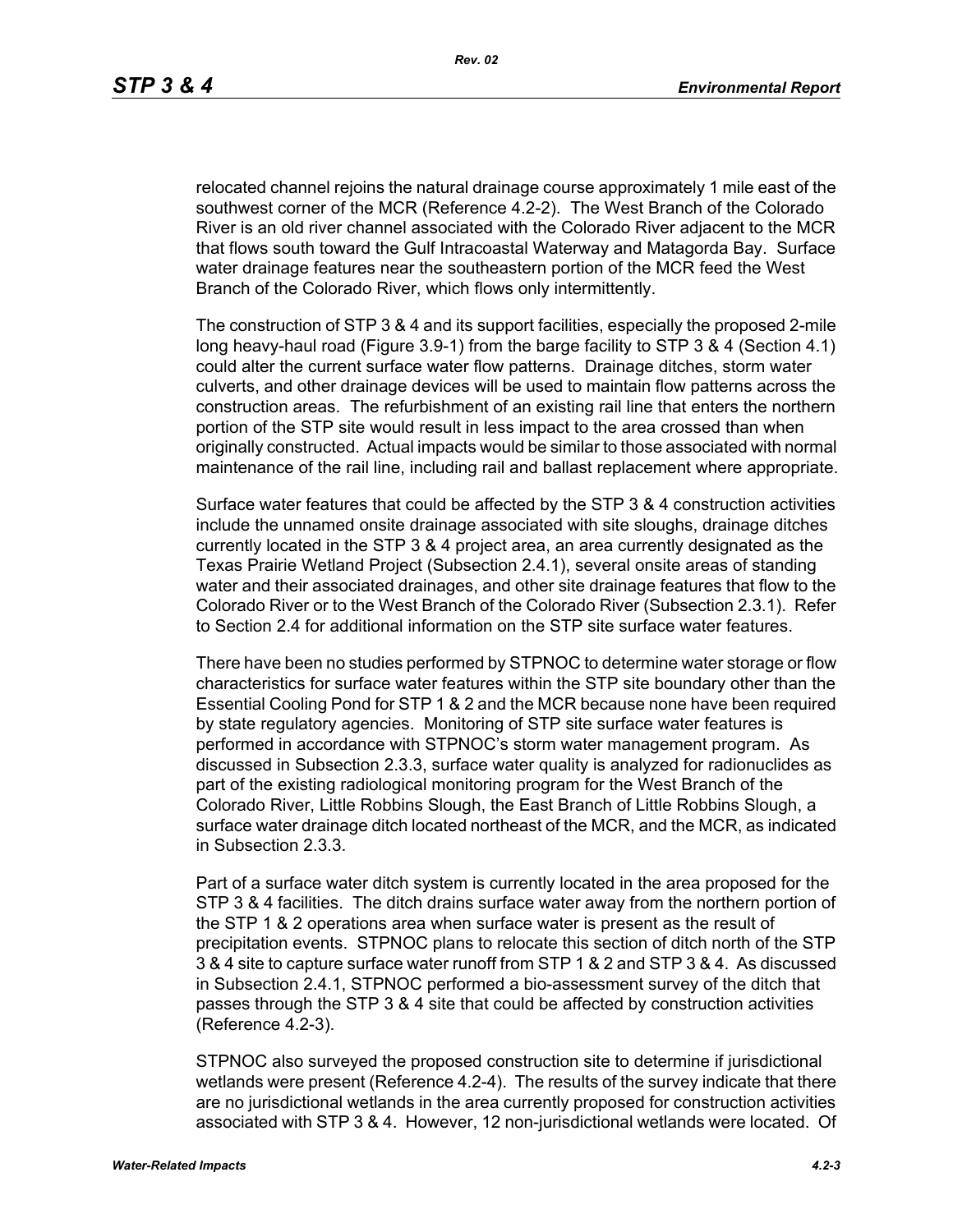these, only one non-jurisdictional wetland totaling 0.165 acres (0.07 hectare) would be permanently impacted by the project. The remaining 11 non-jurisdictional wetlands would be avoided during construction activities (Reference 4.2-4). STPNOC would use silt fences and other erosion control devices, as needed, to help mitigate the possibility of surface water runoff from proposed construction activities impacting the STP site's surface water drainage features.

The RMPF intake structure on the Colorado River for STP 1 & 2 was built with the capability to provide enough makeup water to the MCR for four nuclear units. At present, it is operating at half its capacity, with only four makeup pumps in service. STPNOC has determined that the RMPF intake structure itself would not have to be modified to accommodate the new units. New pumps would be installed in the existing structure. This would limit potential direct impacts to the Colorado River.

The circulating water intake structure for STP 3 & 4 would be located on the modified existing MCR dike south of the STP 1 & 2 circulating water intake. The circulating water discharge outfall for STP 3 & 4 is located approximately 1000 feet west of the STP 1 & 2 discharge structure. Because of the configuration of circulating water pipes passing over the embankment, an overflow weir would be installed inside the discharge outfall to maintain proper siphon when the water level drops toward the low-water level datum. Downstream of the discharge outfall, riprap placement would be provided to prevent erosion. For more information, refer to Subsection 3.4.2.3. The MCR discharge is the existing blowdown facility to the Colorado River downstream of the RMPF. The MCR blowdown structure to the Colorado River is adequate in size to support the proposed project.

Any maintenance dredging of the Colorado River in the vicinity of the RMPF and the barge landing facility would be performed under existing or future STPNOC permits as required by the U.S.Army Corps of Engineers and in accordance with any applicable state permits or other requirements (Section 1.2 Tables 1.2-1 through 1.2-4). Dredged material from the dredged locations would be disposed in accordance with the STP site's dredging permits. Surface water impacts from dredging would be limited to the Colorado River in the direct vicinity of dredging operations and to the vicinity of the dredged material disposal area. Dredging would disturb sediments and increase turbidity downstream of the RMPF; however, impacts would be of short duration essentially limited to the period of actual dredging operations.

The State of Texas Construction Storm Water Program requires industrial facilities that discharge to waters of the United States and plan construction that would disturb more than 5 acres of land to:

- **Dbtain coverage under the Texas Pollutant Discharge Elimination System** (TPDES).
- **IMPLEMENT CONTEX 1** Implement practices including structural (i.e., erosion-control devices and retention ponds) and operational measures to prevent the movement of pollutants (including sediments) offsite via storm water runoff.
- Develop a Storm Water Pollution Prevention Plan (SWPPP) through the TCEQ.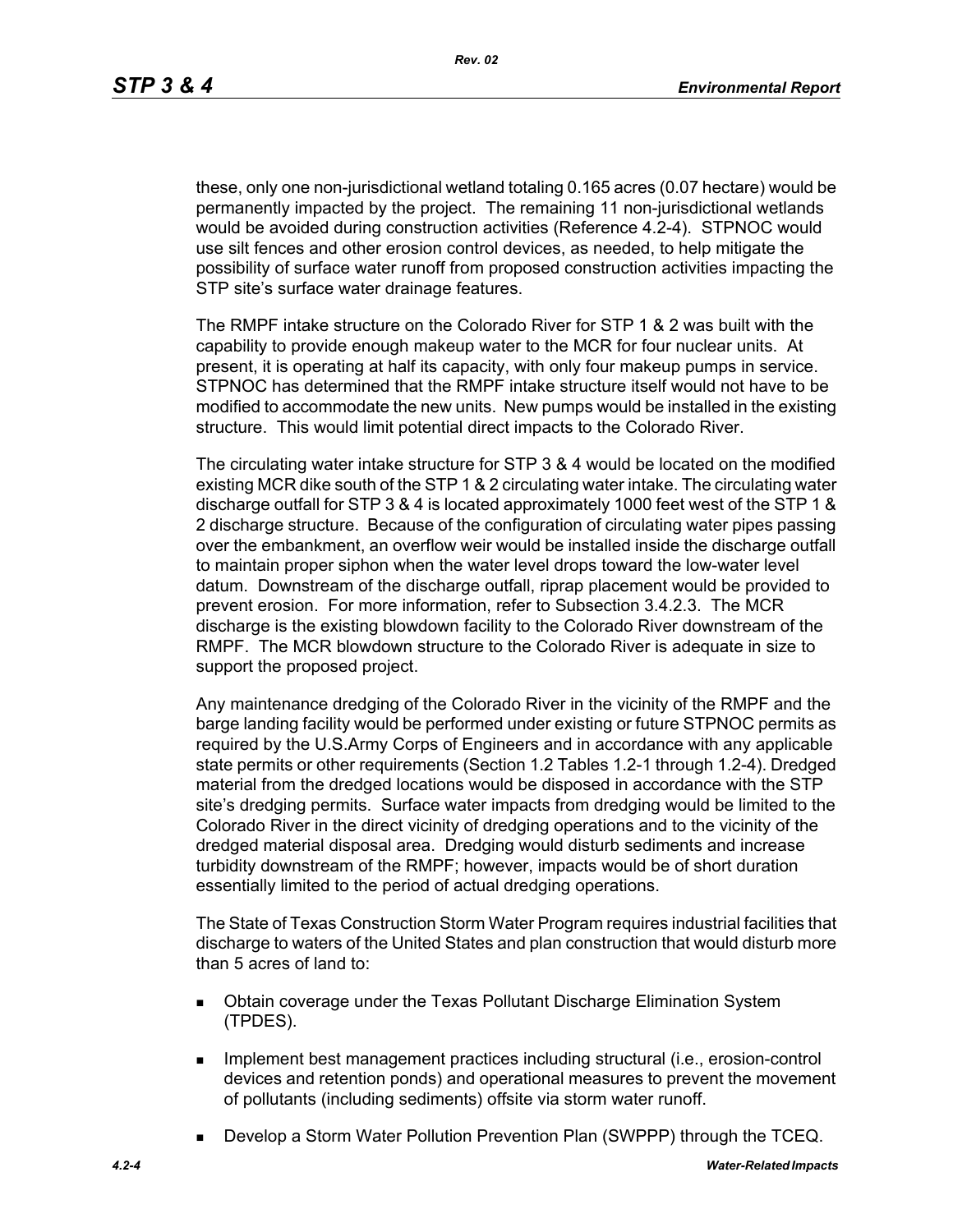New retention ponds and connecting drainage ditches would be constructed to accommodate surface water runoff from areas where surface soils would be disturbed by construction activities. The proposed ditches and retention ponds may also be used to allow potential sediment-laden water generated from dewatering activities to settle in them to reduce the amount of sediment potentially discharged to surface water bodies at the site. The water could then, if necessary, be discharged at a TPDES permitted outfall. The locations of these ditches and retention ponds have yet to be determined.

Therefore, STPNOC concludes that impacts to surface water hydrology would be SMALL and would not warrant additional mitigation in addition to those included in required permits.

#### **4.2.1.2 Groundwater Dewatering**

As discussed in Subsection 2.3.1, groundwater use in the vicinity of the STP site is primarily from the confined Chicot Aquifer (Beaumont Formation) within the Gulf Coast Aquifer system. The Chicot Aquifer is separated into shallow and deep aquifers by at least 150 feet of confining clay. Groundwater wells in Matagorda County are located within the Chicot Aquifer (Subsection 2.3.1). The Beaumont Formation comprises the shallower aquifer material below the alluvial deposits directly along the Colorado River channel and deeper portions of the Chicot Aquifer. The Beaumont Formation is comprised of deltaic sediments consisting of discontinuous interfingering beds of clay, silt, sand, and gravel that grade laterally over short distances (Reference 4.2-2). The upper 10 to 30 feet of the Beaumont Formation acts as an upper confining unit for the shallow portion of the Chicot Aquifer. As discussed in Subsection 2.3.1, the base of the shallow portion of the Chicot Aquifer is 90 to 150 feet deep at the STP site. This shallow portion of the Chicot Aquifer is the portion of the aquifer in which dewatering would occur.

Recharge to the shallow portion of the Chicot Aquifer is within a few miles north of the STP site. Discharge from the shallow portion of the aquifer is to local wells, to Colorado River alluvial material east of the site, and to Matagorda Bay and the Colorado River estuary, approximately 5 miles southeast of the site (Subsection 2.3.1).

The excavations for STP 3 & 4 would be 3 to 6 monthsapproximatly one year apart. Each excavation would reach a depth of approximately 9095 feet below grade. Perimeter dewatering would be required to a depth of at least 35 feet with dewatering wells for the deeper portion of the excavations located in the lower unit of the shallow portion of the Chicot aquifer to a depth of approximately 9095 feet below grade. A slurry wall will be installed around the entire excavation (both Units 3 and 4) to a depth of approximately 125 feet below grade. The extent of each excavation would be approximately 9001000 feet wide (east-west) by 9501200 feet long (north-south) and would cover an area of approximately 4427 acres for each unit.

The extent of the excavation for the ultimate heat sink would be approximately wide (east-northeast) by 550 feet long (north-northwest) and would coverapproximately 7 acres. The excavation for the ultimate heat sink will be 40 feet deep. Perimeter dewatering will also be required.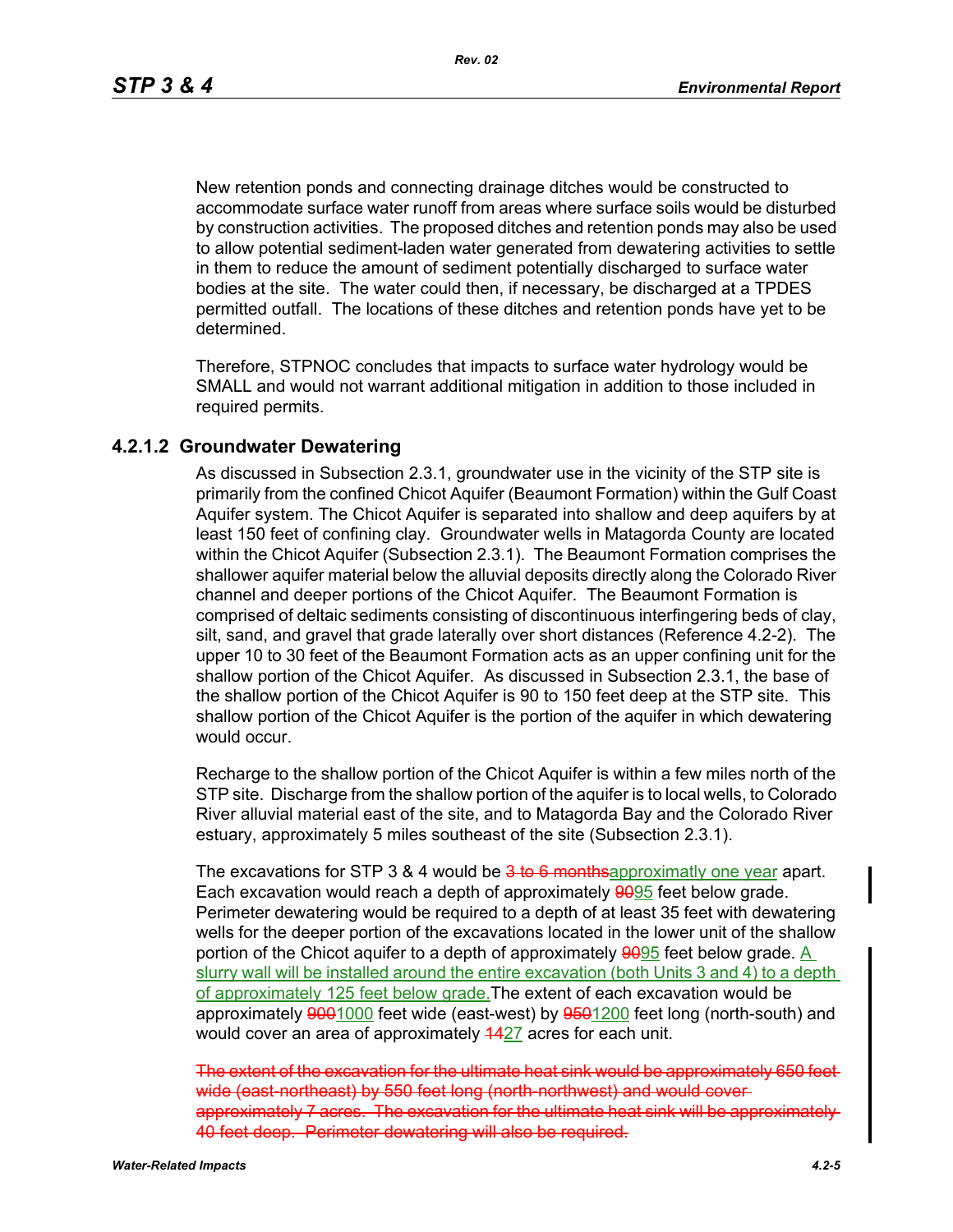It is currently anticipated that dewatering and excavation activities for STP 3 & 4 and their ancillary facilities would be similar to those performed during construction of STP 1 & 2. Dewatering and excavation activities for the existing STP 1 & 2 are described in STP 1 & 2 FSAR Subsection 2.5.4 (Reference 4.2-1). As discussed in Subsection 2.3.1, the proposed cut and fill excavation dewatering activities for STP 3 & 4 would consist of a combination of perimeter dewatering wells and open pumping from sumpswithin the excavation. a combination of a perimeter slurry wall, deepwells, recharge wells, jet eductors, sand drains, wellpoints, pumps, standby pumps, sumps, sump pumps, trenches, and necessary appurtenances capable of achieving the design requirements to dewater or to depressurize the major water-bearing strata. The perimeter dewatering wells would control lateral inflow and assist in removing water stored within the excavation. The open pumping system would control precipitation runoff, assist in water storage removal, and any inflow to the excavation.

A steady-state dewatering flow rate during the construction of STP 3 & 4 is estimated to be between 1800 and 4200 gallons per minute (gpm). The initial dewatering rate is estimated to be 6700 gpm and is expected to decline to approximately 1000 gpm due to the surrounding slurry wall. The hydraulic conductivity in the upper unit of the shallow portion of the Chicot Aquifer is between 65 and 420 gallons per day/square foot (gpd/ft<sup>2</sup>). Transmissivity values range from 1100 and 10,500 gallons per day per ft (gpd/ft). The storage coefficient varies between 0.0017 and 0.0007. The lower unit of the shallow portion of the Chicot Aquifer has a hydraulic conductivity that ranges between 410 and 600 gpd/ft<sup>2</sup>, a transmissivity range between 13,000 and 33,000 gpd/ft, and storage coefficients between 0.00045 and 0.00071.

Based on the range of estimated flow, drawdown and subsidence estimates at key facility structures are included in Table 4.2-1. The excavation dewatering rates measured during STP 1 & 2 construction (1300 gpm to 2900 gpm) indicate the estimated STP 3 & 4 rates would be less than the upper bounded steady-state flow of 42006700 gpm at the initial dewatering with a steady state of approximately 1000 gpm, which suggests that the estimates based on the lower hydraulic conductivity value may be more realistic. Therefore, the amount of projected drawdown and subsidence at the MCR and STP 1 & 2 would likely be on the lower end of the estimate range as shown in Table 4.2-1. Table 4.2-2 includes groundwater hydrologic parameters based on pump tests performed in the upper portion of the Chicot Aquifer.

As discussed in Subsection 2.3.1, the soils to a depth of approximately 10 to 30 feet in the vicinity of STP 3 & 4 consist primarily of silty clays that create a confined groundwater system in the shallow portion of the Chicot Aquifer at the site. The presence of the surficial clays would also isolate wetlands and shallow surface water (natural and man-made drainage) features in the vicinity of STP 3 & 4 from the underlying subsurface soil units being dewatered during construction. Therefore, the impact to wetlands or to surface water drainage features in the vicinity of the proposed excavation from the proposed dewatering activities would be SMALL and would not warrant additional mitigation.

Due to the presence of the confining clays above and below the shallow portion of the Chicot Aquifer, dewatering activities would be limited to the shallow portion of the

 $\mathbf I$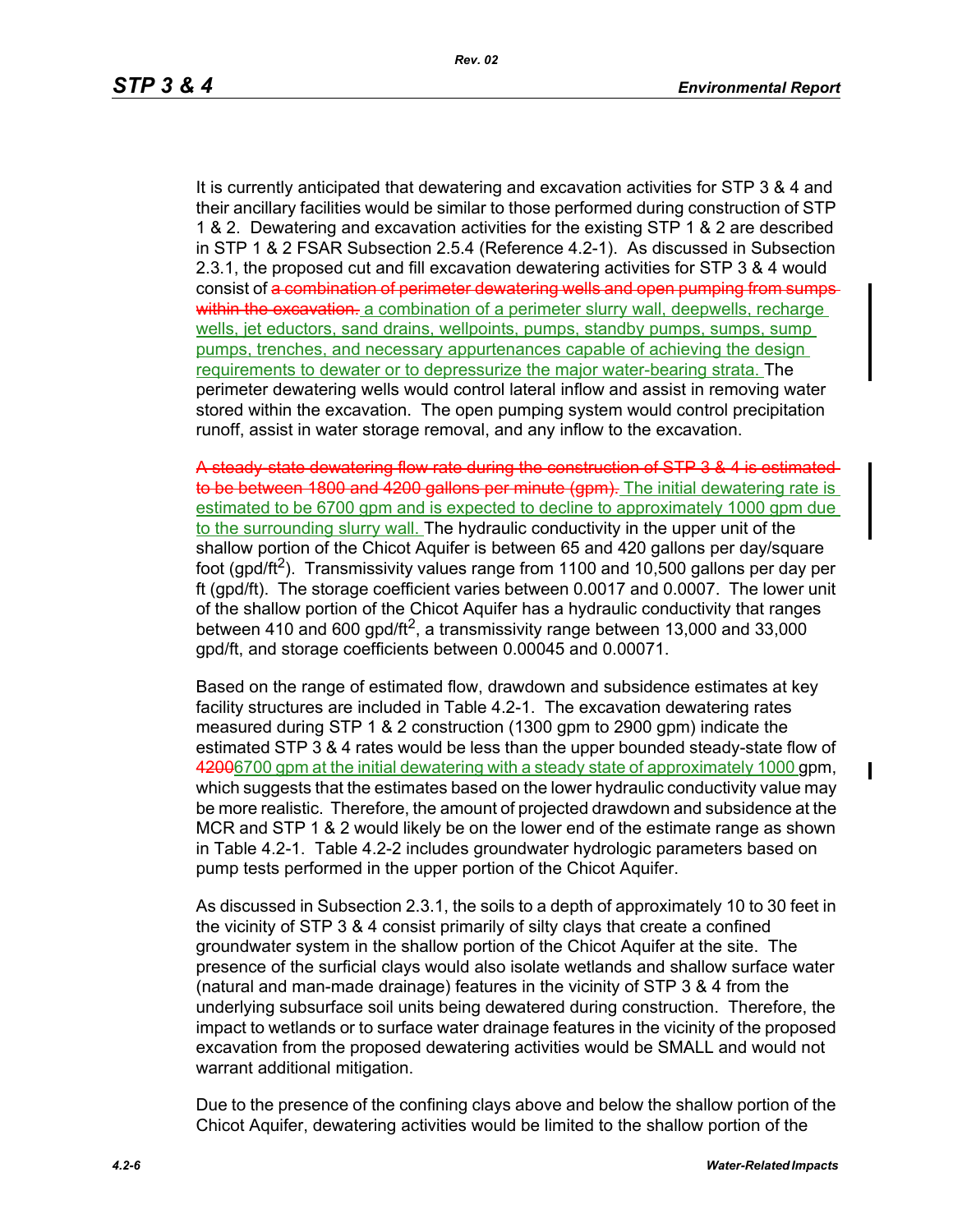Chicot Aquifer. As discussed in Subsections 2.3.1 and 2.3.2, the closest offsite well to the STP 3 & 4 site location (Figure 2.3.1-43) installed in the shallow artesian portion of the Chicot Aquifer is Well 2004120846, which is located approximately 9000 feet east of the STP 3 & 4 site. This well is approximately 80 feet deep and is used to supply water to livestock.

Dewatering activities in the upper shallow aquifer would not impact most local water well users because most water wells close to the site are located in the deeper portion of the Chicot Aquifer (Subsection 2.3.2). Dewatering wells would be installed above the confining layer separating the shallow portion of the Chicot Aquifer from the deeper portion. Therefore, dewatering would occur within the direct vicinity of the excavation for a reasonably short period of time (period of construction), affecting only the shallow portion of the Chicot Aquifer. The potential for subsidence associated with dewatering would be SMALL and limited to onsite areas, primarily to the areas of STP 1 & 2 and the MCR. Subsidence impacts could be mitigated through the installation of cutoff walls that would limit the amount of groundwater required to be pumped during the dewatering of the excavation. The use of injection wells or infiltration trenches could also help to limit the amount or possibility of subsidence near the existing STP site facilities by creating an area of recharge between the excavation and those facilities.

As discussed in Subsection 2.3.1, the use of various types of cutoff walls the slurry wall could reduce the amount of water it would be necessary to remove from the excavation during dewatering. The steady state dewatering during the construction phase is significantly reduced with an estimated dewatering rate of 1000 gpm. The type of cutoffwall could include a slurry trench wall, a grout curtain, freeze wall, or low-leakage sheetpiles. The slurry trench and grout curtain would be permanent features, while the other two would be temporary. STPNOC will evaluate the use of cut-off walls and othermeans of mitigating impacts during dewatering activities prior to finalizing the construction plan for STP 3 & 4.

As discussed in Subsection 2.3.1, the MCR is connected to the shallow portion to the Chicot Aquifer where the surficial clays were excavated during the construction of the STP 1 & 2. This connectivity of the MCR to the shallow portion of the Chicot Aquifer and the fact that the proposed excavation sites are only 2200 feet from the MCR, dewatering over time could result in the movement of water from the MCR (higher head potential) to the excavation (lower head potential) if there are subsurface flow paths that directly connect the two areas. The loss of surface water from the MCR as a result of dewatering activities could result in the need to increase surface water use from the Colorado River or an increase in groundwater use. The use of cutoff walls the slurry wall between the excavation for STP 3 & 4 and the MCR could block potential flow from the MCR to the STP 3 & 4 excavation and prevent the additional loss of surface water from the reservoir. STPNOC will evaluate the use of cut-off walls and other means of mitigating impacts during dewatering activities prior to finalizing the construction plan for STP 3 & 4.

STPNOC has not yet determined how water generated during dewatering oper would be disposed. Water removed from the excavation could be (1) injected back into the Chicot Aquifer, (2) pumped into ditches that would allow infiltration to the shallow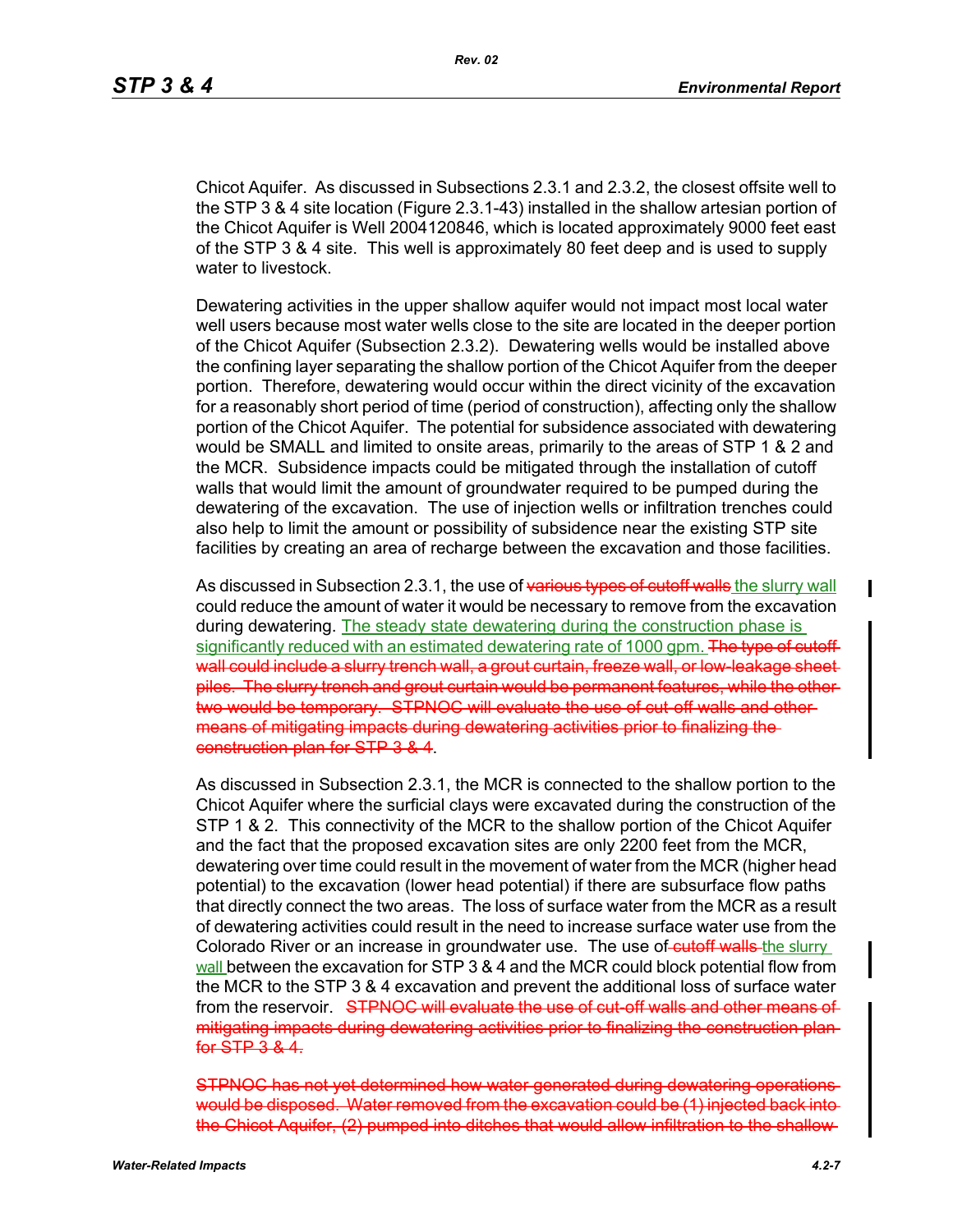hicot Aquifer, (3) pumped to a natural depression (settling pond) and subsequently discharged under a TPDES permit to an existing surface water body, or (4) pumped from a settling pond back to the MCR. Before disposing of water produced by dewatering operations, STPNOC would secure the necessary permit(s) from the responsible Texas regulatory agency or agencies. Due to the nature of the clay and sand materials, sumping may be required to handle any seepage, trapped water, perched water, or surface water on top of these formations. A system of shallow drains and/or ditches is utilized inside and outside the excavation to collect and direct minor seepage to sumps. This system would also be utilized to handle storm water that entersthe excavation. Sand drains may also be installed to allow the trapped and/or perched water to migrate to the lower permeable formations that are pumped by the active dewatering systems. The effluent from the dewatering well system would be controlled, and discharged into drop structures with discharge points located in the existing MCR.

A surficial clay extends across the STP site with the exception of beneath some sections of the MCR where the clay was penetrated during construction activities for STP 1 & 2. Because the shallow portion of the Chicot Aquifer is generally isolated from surface waters outside of the footprint of the MCR by the surficial clay and from underlying aquifer units by a confining unit, STPNOC concludes that impacts to groundwater due to pumping during dewatering activities in this aquifer would be limited to the shallow portion of the Chicot Aquifer. Impacts on surface water hydrology from dewatering activities with the possible exception of the MCR would be SMALL and would not warrant additional mitigation.

Compacted materials added to the excavation as part of the backfill process and the presence of the new units would alter the groundwater flow paths in the vicinity of STP 3 & 4 foundations. However, these impacts would be localized to the STP site in the area of construction. If permanent cutoff walls are When the slurry wall is installed during prior to construction, flow patterns within the shallow portion of the Chicot Aquifer on the STP site would also be altered. These impacts would be limited to areas of construction within the STP site boundary and would have no impact on surface water hydrology. Before dewatering begins, STPNOC wouldhas developed a Dewatering Plan to be used by the construction contractor that would contains detailed information on dewatering and water disposal activities and possible mitigation measures for the STP 3 & 4 site. Once dewatering operations cease, the affected potentiometric surface at the site is expected to return to pre-construction levels. Therefore, STPNOC concludes impacts to the shallow groundwater aquifer from dewatering activities would primarily be localized to the STP site and would be SMALL, and would not warrant mitigation other than as mentioned above or required by existing or required permits.

## **4.2.2 Water Use Impacts**

Because of the presence of existing groundwater production wells (Figure 2.3.2-7) at the STP site, an evaluation of their production capacity and current use was performed to determine if these wells would produce an adequate supply of water for use during construction. A description of the groundwater underlying the STP site is provided in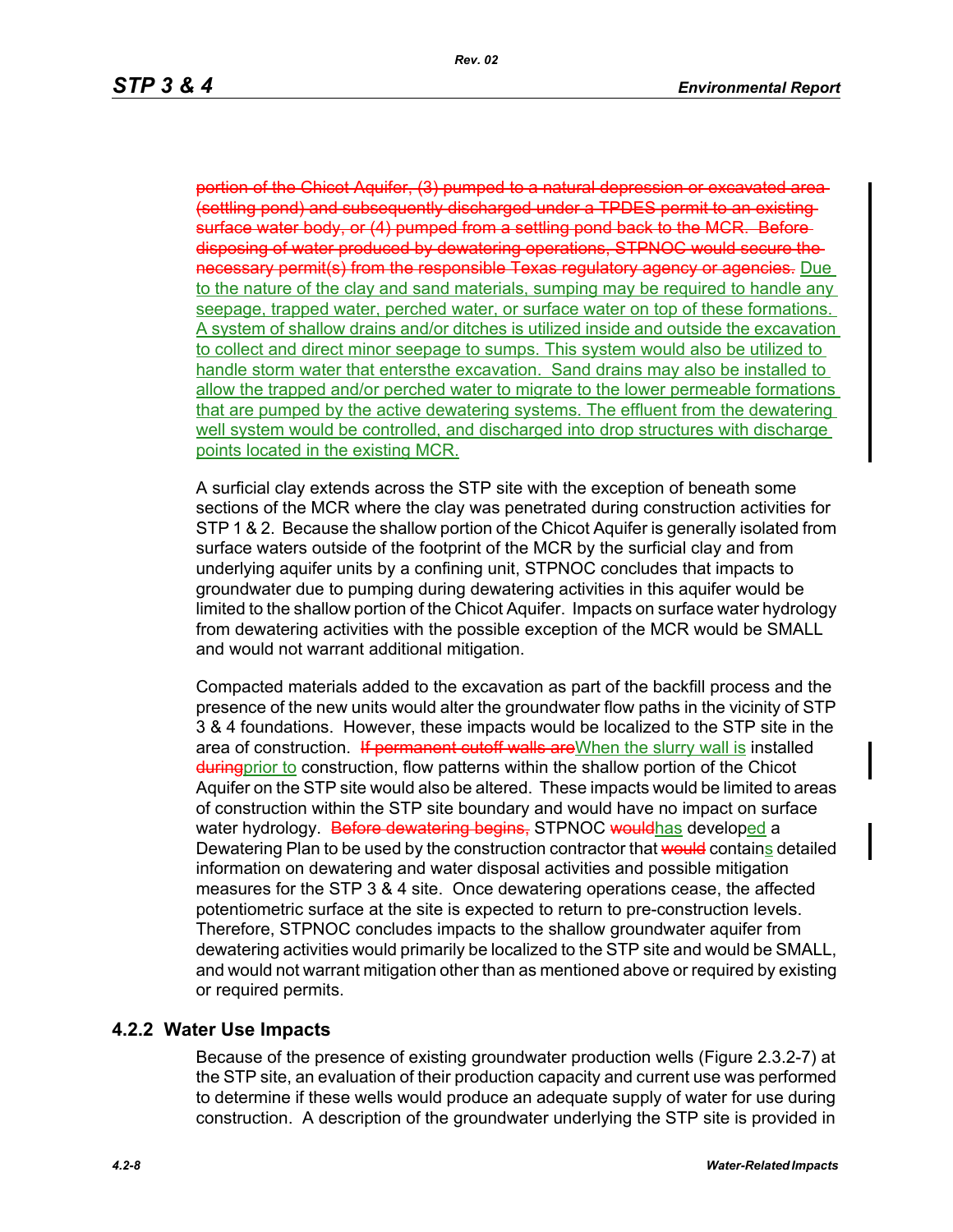Subsection 2.3.1.2.2. A description of current groundwater use at STP 1 & 2 is provided in Subsection 2.3.2.2 and Table 2.9-1.

STP estimates that groundwater would be used at a peak or maximum rate of approximately 1200 gpm (Subsection 2.3.1.2.6) during construction with normal demands being much less than maximum use. Groundwater would be used during construction for personal consumption and use, concrete batch plant operation, concrete curing, cleanup activities, dust suppression, placement of engineered backfill, and piping hydrotests and flushing (Subsection 2.3.1.2.6).

As discussed in Subsection 2.3.2, groundwater use at STP from 2001 to 2006 averaged 798 gpm from Well 5, 6, 7, 8, and the NTF well. Based on the STP site's current permitted withdrawal amount of 1860 gpm (3000 acre-feet/year) (Subsection 2.3.2), STPNOC has determined that STP 3 & 4 under normal construction ean be built using the approximately 1060 gpm remaining under the site's existing groundwater permit will be available for construction use. STPNOC has determined that under normal construction conditions STP 3 & 4 can be built using this amount. STPNOC estimates the remainder of the 1200 gpm demandneeded for construction activities during maximum use conditions could be metobtained by increasing water conservation methods. with the objective that STP use would not exceed the site's 1860 gpm (3000 acre-feet per year) (Reference 4.2-5) existing permitted pumping rate. STPNOC is currently evaluating the possibility of permitting and installing additional groundwater wells at the STP site. The NRC would be notified if additional wells are proposed. Also, STPNOC would submit the necessary well permit applications to the Coastal Plains Groundwater Conservation District (CPGCD) and TCEQ as required for approval. Therefore, the Coastal Plain Groundwater Conservation District-(CPGCD)CPGCD would be aware of potential impacts to nearby groundwater users.

As discussed in Subsection 2.3.2, STP 1 & 2 currently use water from five groundwater wells within the deep portion of the Chicot Aquifer for cooling, condensing, and refrigeration; process and washdown; boiler feed; air-conditioning; sanitary and drinking; and other plant activities. A sixth well located at the east entrance to the STP Unit 1 and 2 site off FM 521STP Visitor Center ishas been plugged and abandoned. currently inactive. An onsite pump test on Well 5 installed to a depth of 700 feet in the deep aquifer portion of the Chicot Aquifer yielded 50,000 gpd/ft (6680 ft $^2$ /day). However, as indicated in Table 2.3.1-16, lower transmissivity values were calculated for Well 6 and Well 7. Therefore, an average transmissivity value of 33,245 gpd/ft  $(4444 \text{ ft}^2/\text{day})$  was used in the calculations. No values for the coefficient of storage was determined for these wells, so the values used are those for Well 5. The specific capacity of Well 5 was 10 gallons per minute per foot (gpm/ft) of drawdown. The average permeability of the deep aquifer beneath the site was calculated to be 35 ft/day (Reference 4.2-2). The hydrologic parameters for the modeling of potential groundwater use impacts using a confined aquifer scenario for the deeper portion of the Chicot Aquifer are included in Table 4.2-3. Subsection 2.3.1 describes the confining unit separating the shallow portion of the Chicot Aquifer from the deeper portion of the Chicot as being confined. Therefore, the results of using a confined scenario would represent STPNOC's current knowledge of the site conditions.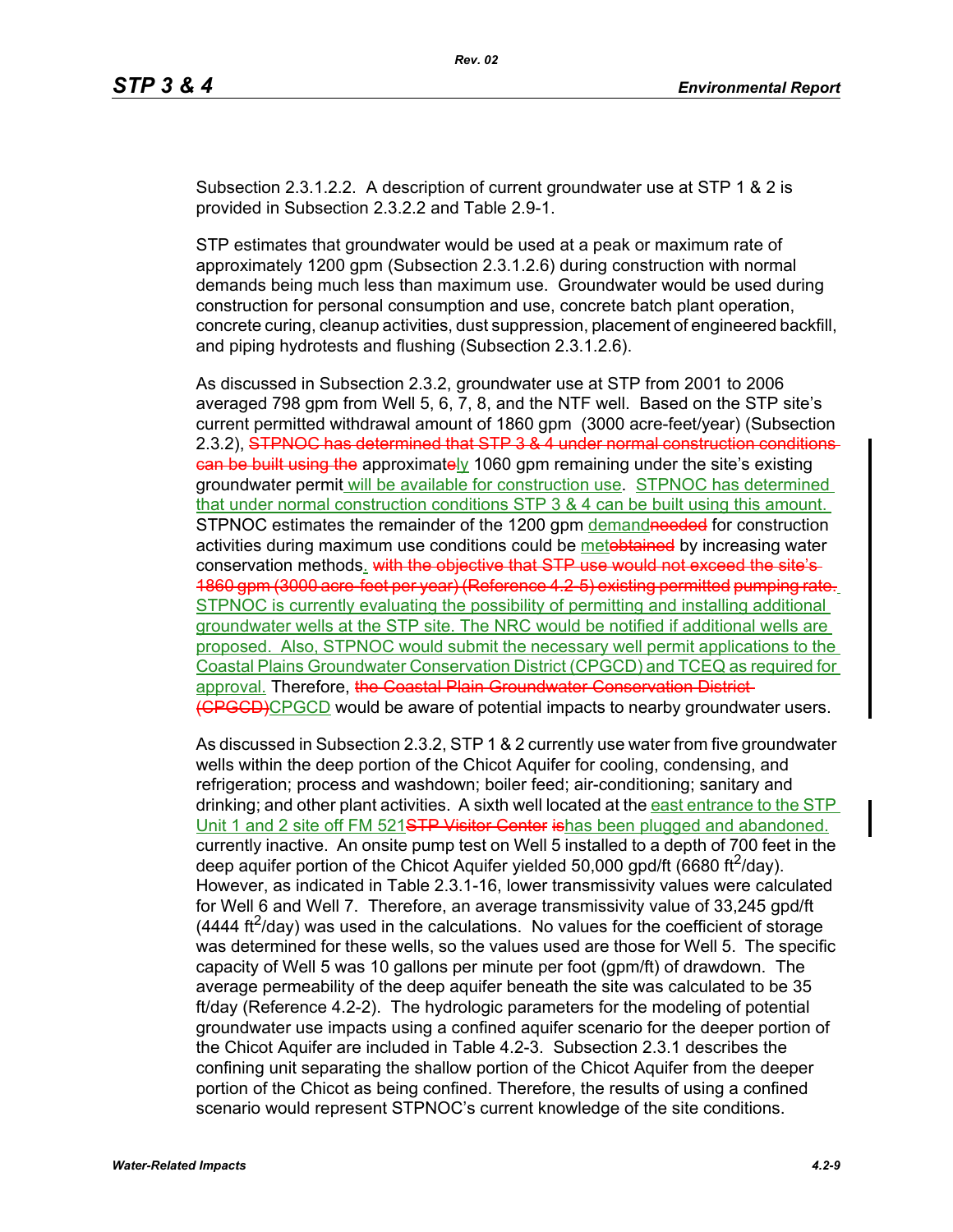STP would obtain water for various proposed standard construction uses from the existing deep aquifer zone main water production wells (Wells 5, 6, and 7). Currently, water from the deep aquifer is supplied for STP 1 & 2 operations, the Nuclear Training Facility, and for the STP Visitor Center (located within the Nuclear Training Facility) by five of the site's wells installed to a depth of 600 to 700 feet (see Subsection 2.3.2 Table 2.3.2-15).

Groundwater use during construction would be in accordance with STPNOC's existing groundwater permit (Reference 4.2-5). The upper shallow aquifer is primarily used for livestock watering and other low-yield requirements. The upper shallow aquifer is isolated from the surface waters by surficial clays and from the lower aquifer units by several confining units. As discussed in Subsection 2.3.2, most well water users near STP do not use the upper shallow aquifer as a source for drinking water because of its low yield. The deep confined aquifer is used as the primary source of water for the region due to higher aquifer yield. Therefore, STPNOC concludes that impacts due to pumping from the STP site's production wells during construction activities to the shallow portion of the Chicot Aquifer would be SMALL and would not warrant mitigation.

The increase in the average groundwater pumping rate to the permitted maximum amount allowed by the CPGCD would allow STPNOC to use existing site wells currently used to supply part of STP 1 & 2's water requirements to also supply the water required during construction activities for STP 3 & 4. The wells located in the deeper portion of the Chicot Aquifer were evaluated to determine any potential impact to wells located in the vicinity of the STP site within the same portion of the aquifer. The closest offsite well (Figure 2.3.2-5) in the same aquifer unit from an STP site well is Texas Water Development Board Well 8109702, which is located approximately 1.25 miles (6600 feet) southeast of STP Well 7. However, the CPGCD requires a distance of 2,500 feet to be between wells permitted by the District (Reference 4.2-6). Therefore a distance between the potential wells of 2,500 feet would result in the more conservative model results than 6600 feet. As discussed above, the hydrologic parameters used for the modeling are listed in Table 4.2-3.

## **4.2.2.1 Confined Nonleaky Scenario**

A confined nonleaky scenario would most likely represent actual site conditions. The hydrologic parameters used in support of a confined nonleaky aquifer scenario are included in Table 4.2-3. The Theis non-equilibrium well equations (Reference 4.2-7) for a confined non-leaky scenario are as follows:

 $s = [Q/4(3.14)T](W(u))$   $u = r<sup>2</sup>S/4Tt$ 

where:

| s = drawdown (ft)                        | T = transmissivity, $\text{ft}^2/\text{day}$ |
|------------------------------------------|----------------------------------------------|
| $Q =$ pumping rate, ft <sup>3</sup> /day | $t =$ time since pumping started, days       |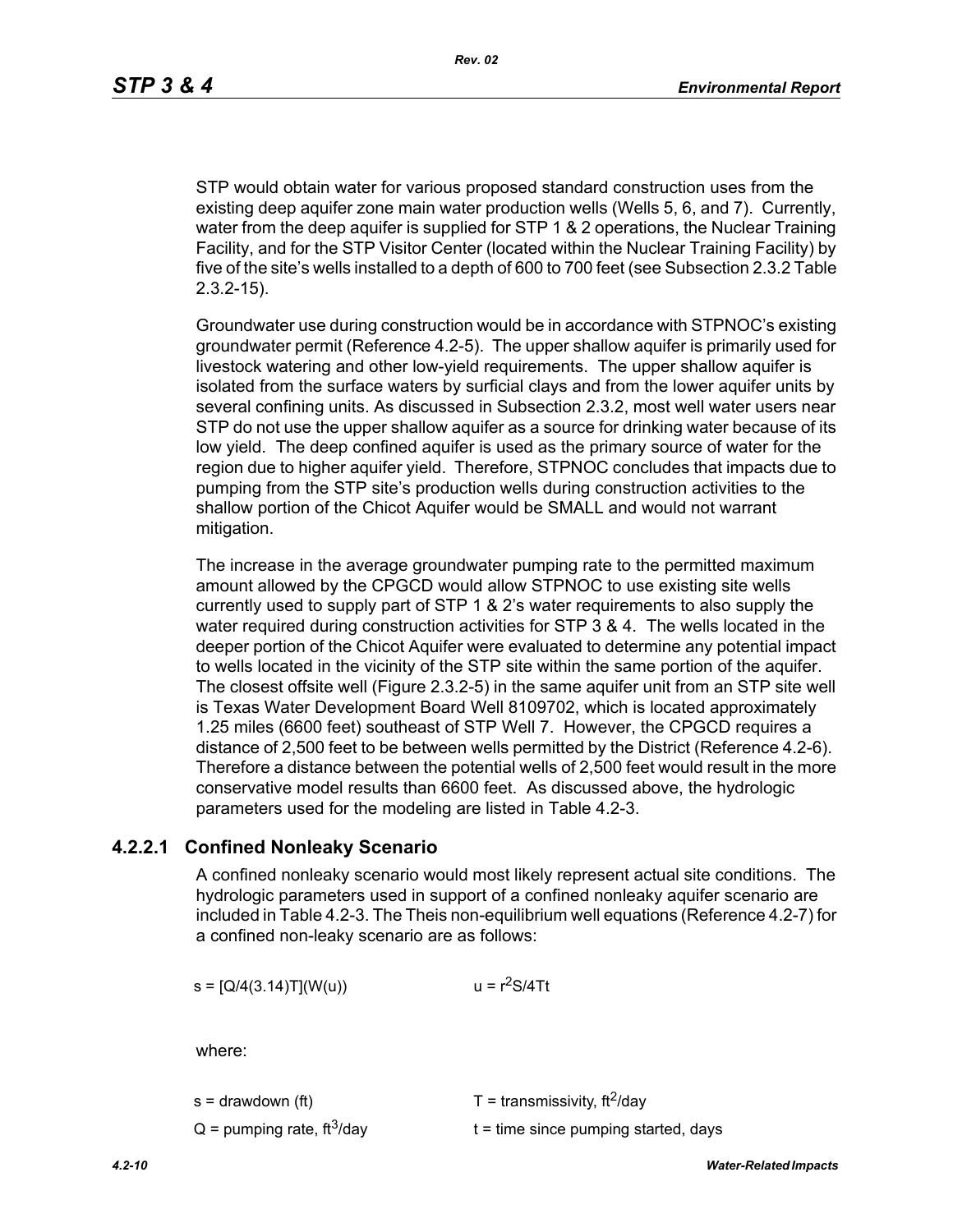$S =$  coefficient of storage  $W(u) =$  Theis well function

r = distance to pumping well, ft

The assumptions made were that the aquifer is homogeneous, isotropic, of uniform thickness, and of infinite aerial extent. The assumptions also include that the potentiometric surface prior to pumping is horizontal; the well is pumped at a constant discharge rate; the well is fully penetrating and flow is horizontal; the well diameter is infinitesimal so that storage within the well can be neglected; and water from storage is discharged instantaneously with decline of head. The results of the confined nonleaky scenario model indicated that drawdown of the deeper portion of the Chicot Aquifer potentiometric surface at a distance of 2500 feet from any STP site well based on an average pumping rate of 798 gpm after a period of 27 years (9855 days), which is the operational period of STP 1 & 2 to beginning of construction, would result in a drawdown of 27 to 30 feet. During the construction period [7 years (2555 days)] for STP 3 & 4, the drawdown associated only with the construction activities and a pumping rate of 1062 gpm is 32 to 36 feet. During the period of overlap of the current operational water use and the amount of water projected to be used during construction of STP 3 & 4 over the length of construction activities, the drawdown of the potentiometric surface of the Chicot Aquifer was determined to be 55 to 63 feet (pumping rate of 1860 gpm, which is current permitted value) at 2,500 feet from the pumping well.

In reality, as with the confined non-leaky scenario, under the confined non-leaky scenario, the actual withdrawal resulting from the pumping of any STP site well a distance of 2,500 feet away would be similar to the drawdown that could be generated under current operating conditions based on design yields and assuming that the wells pumped are pumped in a manner such that no two adjacent wells are ever pumped at the same time to prevent coalescing drawdowns. The drawdown at a distance 2,500 feet from any STP site well for the 500 gpm design yield during the projected 40-year operating period of STP 1 & 2 is 18 to 20 feet.

STPNOC concludes that impacts due to increased pumping during construction activities to the deeper portion of the Chicot Aquifer would be SMALL to MODERATE and would warrant mitigation. A reduction in drawdown potential could be obtained by the permitting of additional production wells within the same aquifer sequence that would be used to supply groundwater during construction. This would allow STP to decrease the actual pumping rate at each well location, thereby spreading out the potential drawdown impacts across the STP site and reducing the effect each of the individual wells would have on offsite well locations while pumping within the current permitted rate of 1860 gpm (3000 acre-feet per year).

# **4.2.3 Water Quality Impacts**

# **4.2.3.1 Surface Water**

Impacts to surface water quality can occur as the result of chemical spills and soil erosion due to ground disturbance during construction. Potential impacts from the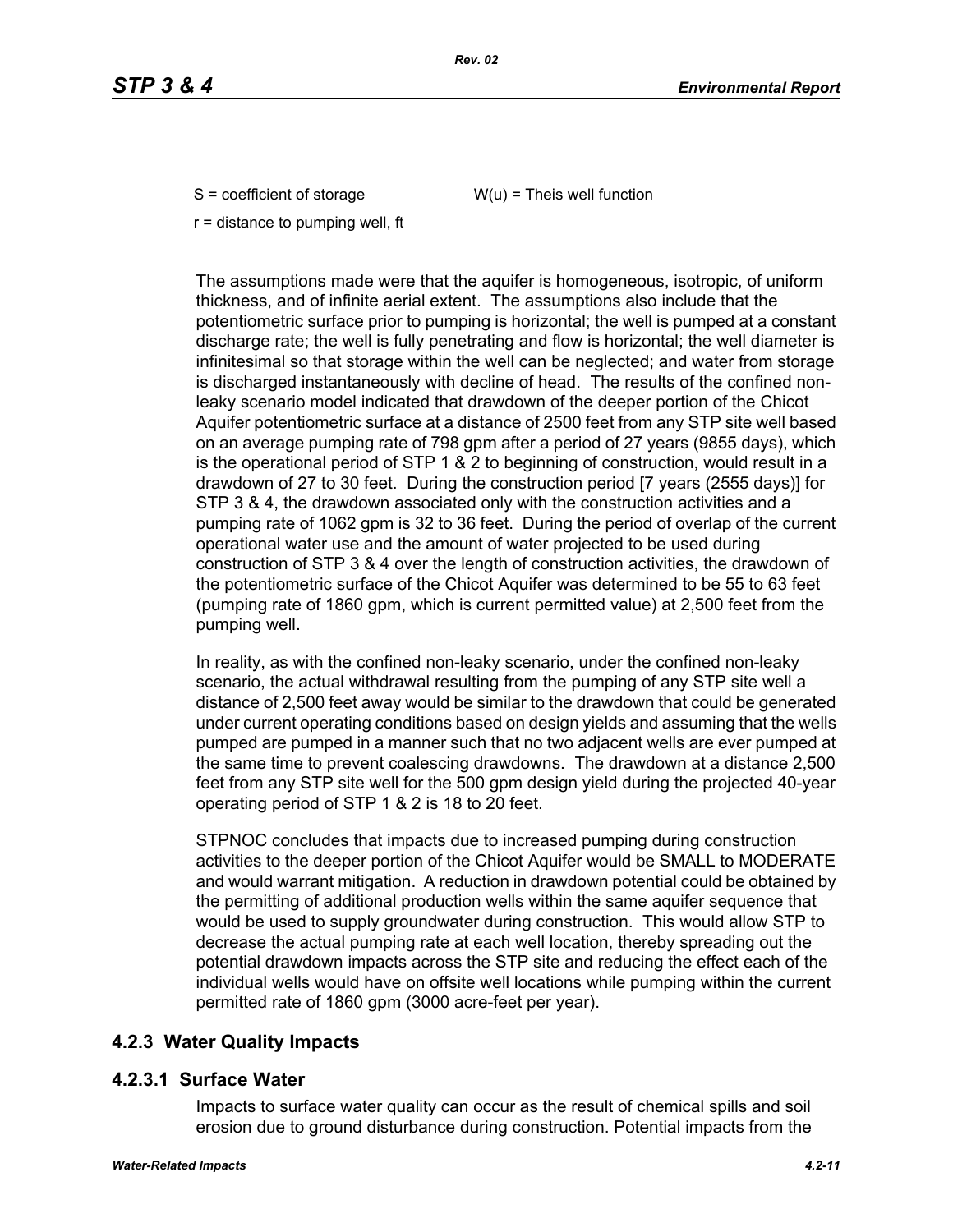modification or construction of new replacement transmission towers along the STP to Hillje right-of-way would result in soil disturbance which would increase the potential impacts to surface water from sedimentation. Based on observation of aerial photographs, buffers of vegetated land that lie between the transmission towers to be modified or constructed and nearby surface water features would reduce the likelihood of any impacts due to sedimentation resulting from construction activities. STPNOC anticipates that modifications/construction along the transmission right-of-way would occur in accordance with all applicable regulations (Section 1.2, Tables 1.2-1 through 1.2-4) and best management practices to further reduce the potential impact, including erosion control measures that may include the use of silt fences and sediment retention basins to prevent storm water from carrying soil into down-gradient water bodies.

Any contaminants (e.g., diesel fuel, hydraulic fluid, antifreeze, or lubricants) spilled during construction activities and not controlled by spill control measures could also affect surface water quality. Any minor spills of potential contaminants, including diesel fuel, hydraulic fluid, or lubricants during construction of the project, would be remediated quickly in accordance with the STP Construction SWPPP. Therefore, impacts to water quality would be considered SMALL and would not warrant additional mitigation.

Due to the relatively flat topography of the STP site, erosional impact to onsite land surfaces would be SMALL. Little Robbins Slough and Kelly Lake receive surface water from the northern portion of the STP site via surface flow from STP site drainage features and could therefore be impacted by site disturbance activities in the vicinity of STP 3 & 4 and the heavy-haul road. Direct impacts to the Colorado River from the construction activities at STP 3 & 4 are less likely because of the distance (approximately 3 miles) between the construction site and the waterway. Based on observation of aerial photographs, buffers of vegetated land that lie between the construction site and nearby surface water features would reduce the likelihood of any impacts due to sedimentation resulting from construction activities. STPNOC would plan and carry out road building and other project construction activities in accordance with all applicable regulations (Section 1.2, Tables 1.2-1 through 1.2-4) and best management practices including erosion-control measures that may include silt fences and sediment retention basins to prevent storm water from carrying soil into downgradient water bodies.

Because the STP 3 & 4 site slated to be disturbed for facilities and supporting infrastructure is more than 5 acres, STPNOC would, in compliance with the TCEQ TPDES Construction Storm Water Program, do the following:

- Submit a Notice of Intent to obtain coverage under the TCEQ General Permit Number TX150000 Relating to Discharges from Construction Activities.
- Develop a SWPPP.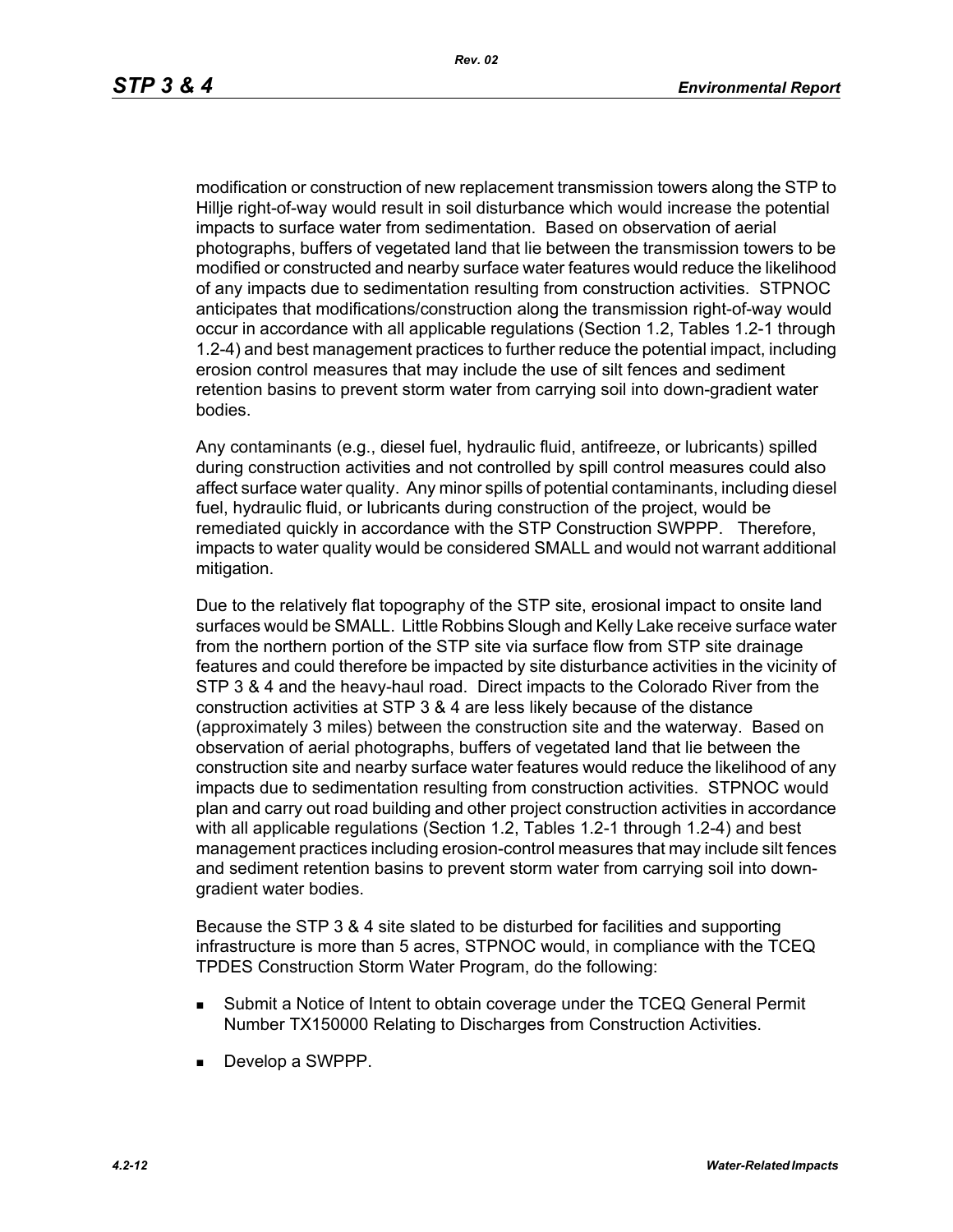**IMPLEMENT MANAGEMENT MANAGEMENT CONTROLLER** Including structural and operation controls to prevent the movement of pollutants (including sediments) into jurisdictional wetlands and water bodies via storm water runoff.

Based on the fact that any ground-disturbing activities would be permitted and overseen by state regulators, and guided by an approved SWPPP, STPNOC believes any impacts to surface water during the construction phase would be SMALL and would not warrant mitigation beyond those best practices mentioned above and any additional requirements required by permitting agencies.

## **4.2.3.2 Groundwater**

The shallow aquifer beneath the plant and the STP to Hillje transmission right-of-way is under confined conditions resulting from the overlying surficial clay material and the underlying confining unit that separates the shallow confined aquifer from the deep aquifer located within the Beaumont Formation. The groundwater at the STP site and in the vicinity of the STP site is replenished by natural precipitation that percolates to the water table and then moves laterally to the closest interceptor stream, the Colorado River. As a consequence, any contaminants (e.g., diesel fuel, hydraulic fluid, antifreeze, or lubricants) spilled during construction and not controlled by spill control measures may affect only the shallow aquifer and would ultimately move to surface water bodies where they could be intercepted.

Any minor spills of diesel fuel, hydraulic fluid, or lubricants during construction of the project would be remediated quickly in accordance with the construction SWPP.

None of the planned construction activities has the potential to affect the deep, confined aquifers. In the unlikely event small amounts of contaminants escape into the environment, they would have only a small, localized, temporary impact on the shallow confined aquifer. STPNOC believes that any impacts to groundwater quality would be SMALL and would not warrant mitigation beyond those described in this section or required by permit.

## **4.2.4 References**

- 4.2-1 STPEGS Updated Final Safety Analysis Report for Units 1 & 2, Revision 13, May 2006.
- 4.2-2 "Final Environmental Statement related to the Operation of STP 1 & 2," NRC (Nuclear Regulatory Commission) August 1986.
- 4.2-3 "Rapid Bioassessment Initial Report," ENSR (ENSR Corporation), South Texas Project Electric Generating Station, Prepared for STP Nuclear Operating Company, Wadsworth, Texas, May 2007.
- 4.2-4 "Ecological Survey Report Unit 3 and 4 Licensing Project," ENSR, South Texas Project Electric Generating Station, Prepared for STP Nuclear Operating Company, Wadsworth, Texas, March 2007.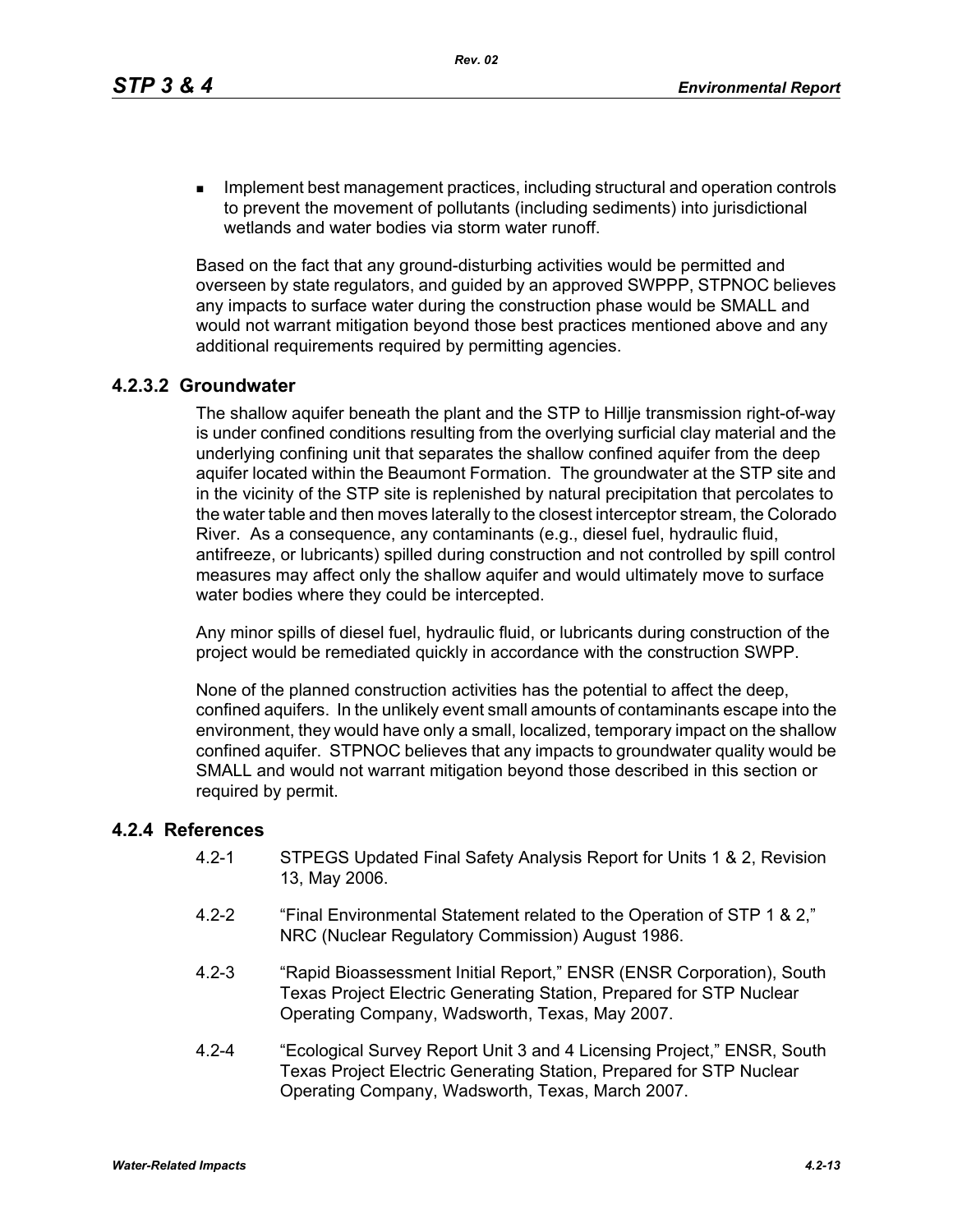| $4.2 - 5$ | Operating Permit, STP Nuclear Operating Company, Historical User |
|-----------|------------------------------------------------------------------|
|           | Permit No. OP-04122805, Coastal Plains Groundwater Conservation  |
|           | District, March 2005.                                            |

- 4.2-6 CPGCD (Coastal Plains Groundwater Conservation District) 2004, Rules of the Coastal Plains Groundwater Conservation District, adopted May 25.
- 4.2-7 "Groundwater and Wells," Fletcher G. Driscoll, 2<sup>nd</sup> Edition, Johnson Filtration Systems Inc., St. Paul, Minnesota, 1989.

*4.2-14 Water-Related Impacts*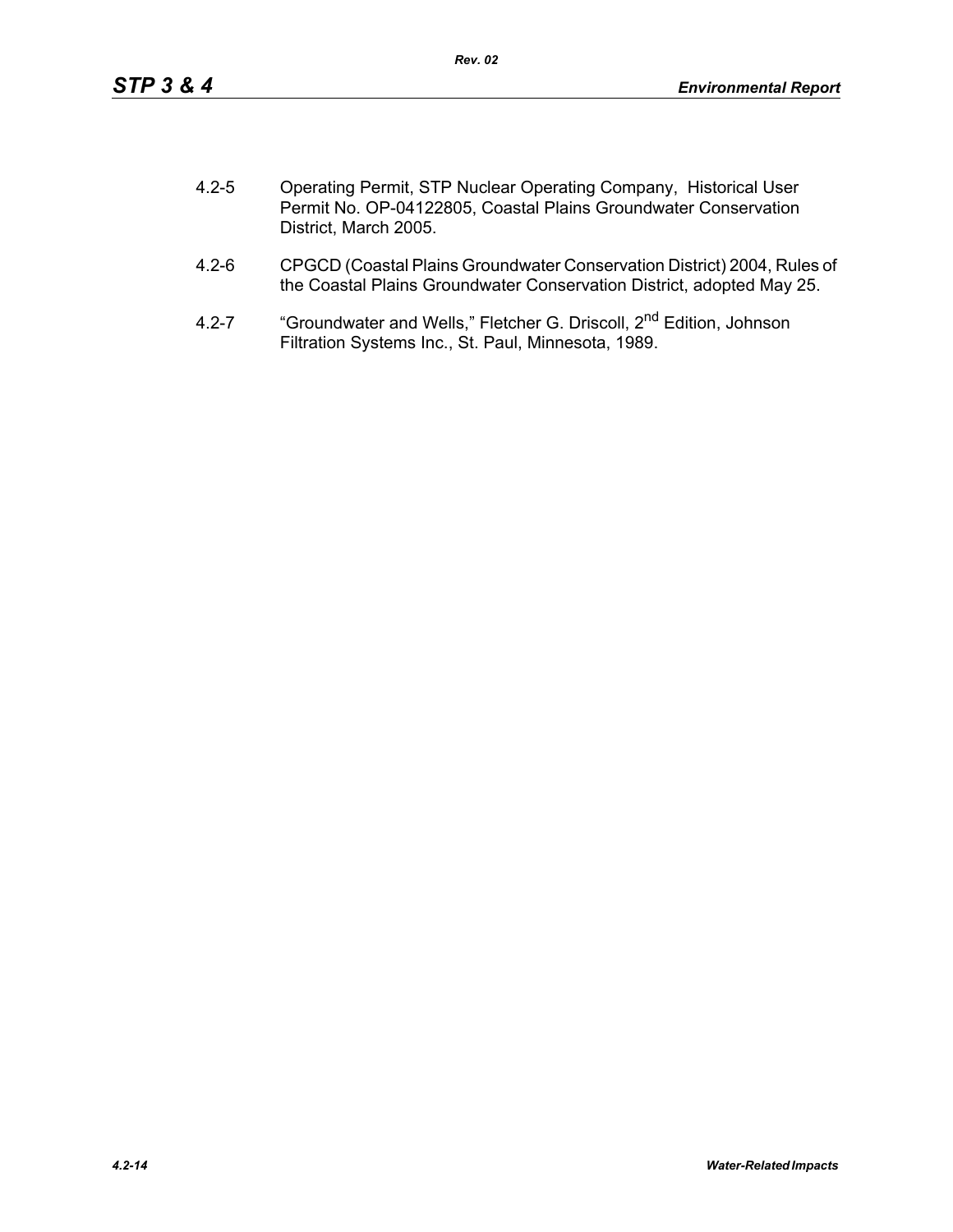$\mathbf I$  $\mathbf{I}$ 

| <b>TANIV TIE TEURINGUM DUMARUMING DIAMAUMII ANA UANGIAUNUU</b> |                                                        |                                         |                                           |  |  |
|----------------------------------------------------------------|--------------------------------------------------------|-----------------------------------------|-------------------------------------------|--|--|
| Location                                                       | <b>Distance from STP Proposed</b><br><b>Excavation</b> | Drawdown at<br><b>Location Facility</b> | Subsidence at<br><b>Location Facility</b> |  |  |
| MCR Dike                                                       | 2200 ft from STP 3 & 4                                 | $< 0.1$ to 10 ft                        | $< 0.01$ to 0.08 ft                       |  |  |
| STP Unit 1                                                     | 22501800 ft from STP 3 & 4                             | $< 0.1$ to 19 ft                        | $< 0.01$ to 0.2515 ft                     |  |  |
| STP Unit 2                                                     | 18002250 ft from STP 3 & 4                             | $0.1$ to 9 ft                           | $< 0.01$ to 0.07 ft                       |  |  |

# **Table 4.2-1 Estimated Dewatering Drawdown and Subsidence**

| Table 4.2-2 Pump Test Data STP 1 & 2 Shallow Aquifer |
|------------------------------------------------------|
| <b>Portion of the Chicot Aquifer</b>                 |

|                  | <b>Test Depth</b>                       | Transmissivity | Permeability |                    | <b>Storage</b> |
|------------------|-----------------------------------------|----------------|--------------|--------------------|----------------|
| <b>Pump Test</b> | (gpd/ft)<br>(f <sup>t</sup> )<br>gpd/ft |                | cm/sec       | <b>Coefficient</b> |                |
|                  | 60-140                                  | 33,000         | 410          | 0.0200             | 0.00071        |
| 2                | 59-83                                   | 13,000         | 600          | 0.0280             | 0.00045        |
| 3                | 20-43                                   | 1,100          | 65           | 0.0030             | 0.00170        |
| 4                | $30 - 45$                               | 10,500         | 420          | 0.0200             | 0.00070        |

Source: Reference 4.2-2, Table 2.4.13-3